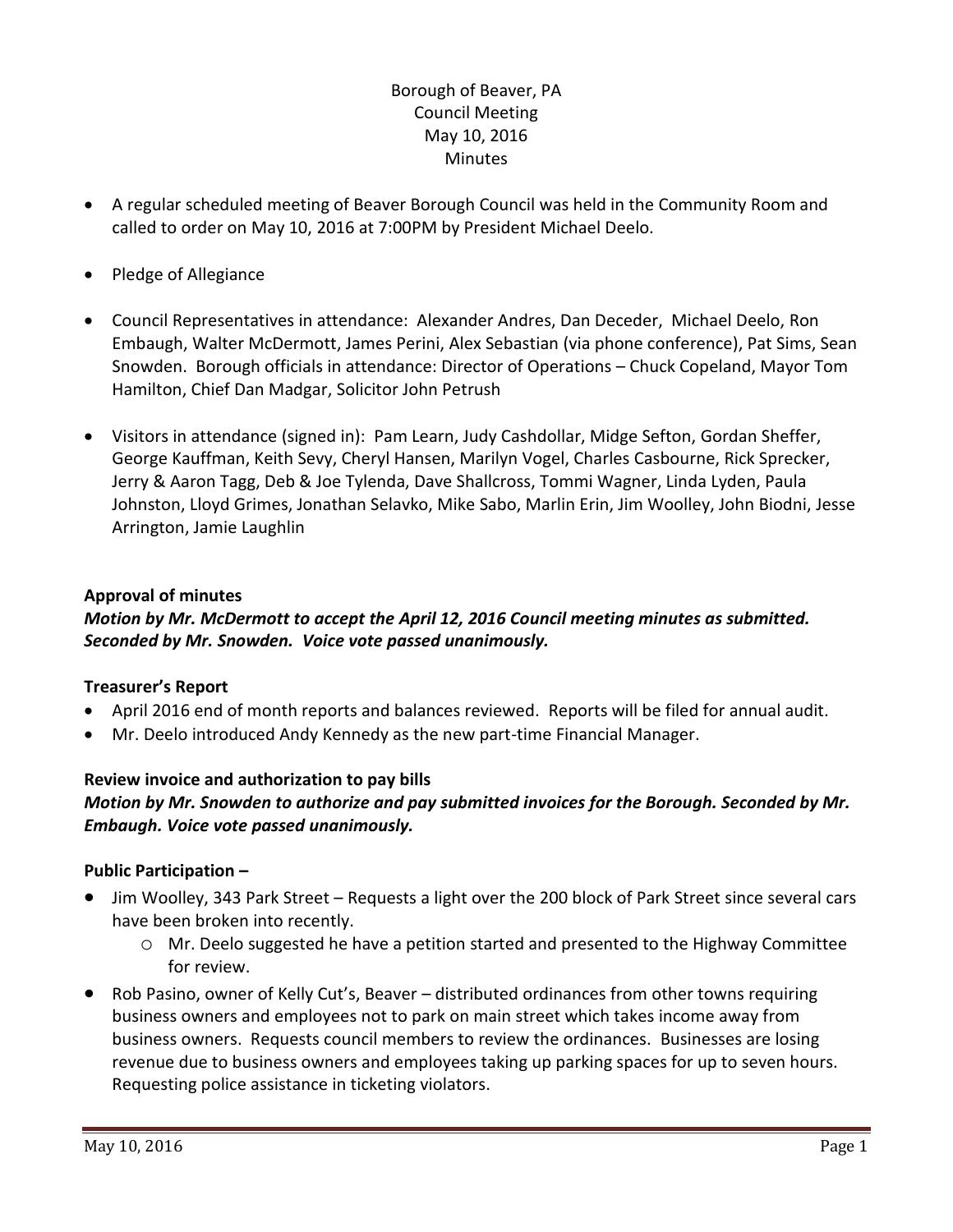- o Several other business owners also spoke regarding the same concern: John Bondi, Dave Shallcross, Keith Sevey, Lincoln Kretchmar, Gordan Sheffer, Marlin Erin, Paula Johnston
- o Mr. Deelo & Mr. Sims referred to the Public Safety and Highway Committees requesting time to review the information received.
- $\bullet$  Judy Cashdollar, 899 7<sup>th</sup> Street Stated there are 350 parking spaces in the Court House Parking Garage, during evening hours and weekends those spaces could be used.
- Cheryl Hansen, 1260 River Road Stated skunk removal is a waste of taxpayers' money. She suggested the homeowner be responsible for paying for the removal.
	- o Mr. Andres stated he believes skunks are a community problem and the program has made tremendous progress.
- Pam Learn, 468 Wayne Street 6th grade teacher at Dutch Ridge Elementary School. Would like to thank the borough workers, George Kauffman and other volunteers for their assistance planting flowers on the corner of Irvine Park. The  $1<sup>st</sup>$  and  $6<sup>th</sup>$  grade classes raised money for the flowers and enjoyed their day. It was nice to see the students work hard and taking ownership of their town.
- Debbie Skelton, no address provided Questioned if she could organize a Flea Market April through October in one of the town parks. The money generated from space rental could be profitable and would generate other communities to experience our beautiful community.
	- o Mr. Deelo suggested she give her contact information to Mr. Madgar for possible future discussions.

# **Reports – Commissions**

**Council of Governments (COG) –** Reported by Mr. Deceder

- March 24, 2016 meeting minutes enclosed in council packet
- Next Manager/Secretary meeting will be held on June  $16<sup>th</sup>$  at the Monaca Borough Building
- $\bullet$  Two separate events will be held on May 26<sup>th</sup> Training Session on "Estimating for Infrastructure Construction Projects" at Two Mile Run and the Regional GIS Systems dinner/meeting held at the Community College of Beaver County.

## **Business District Authority –**

- April 2016 meeting minutes enclosed in council packet
	- $\circ$  Correction Car Cruise is on August 6<sup>th</sup> not on the 1<sup>st</sup>.

## **Civil Service Commission –** No report

## **Zoning Hearing Board –** Reported by Mr. Sprecker

- Two hearings will be held on May 26, 2016
	- $\circ$  230 Navigation Street The applicant is seeking a variance from the Beaver Borough zoning ordinance related to the minimum side yard setback distance.
	- $\circ$  1501 Corporation Street The applicant is seeking a variance from the Beaver Borough zoning ordinance related to minimum front, side and rear yard setback distances.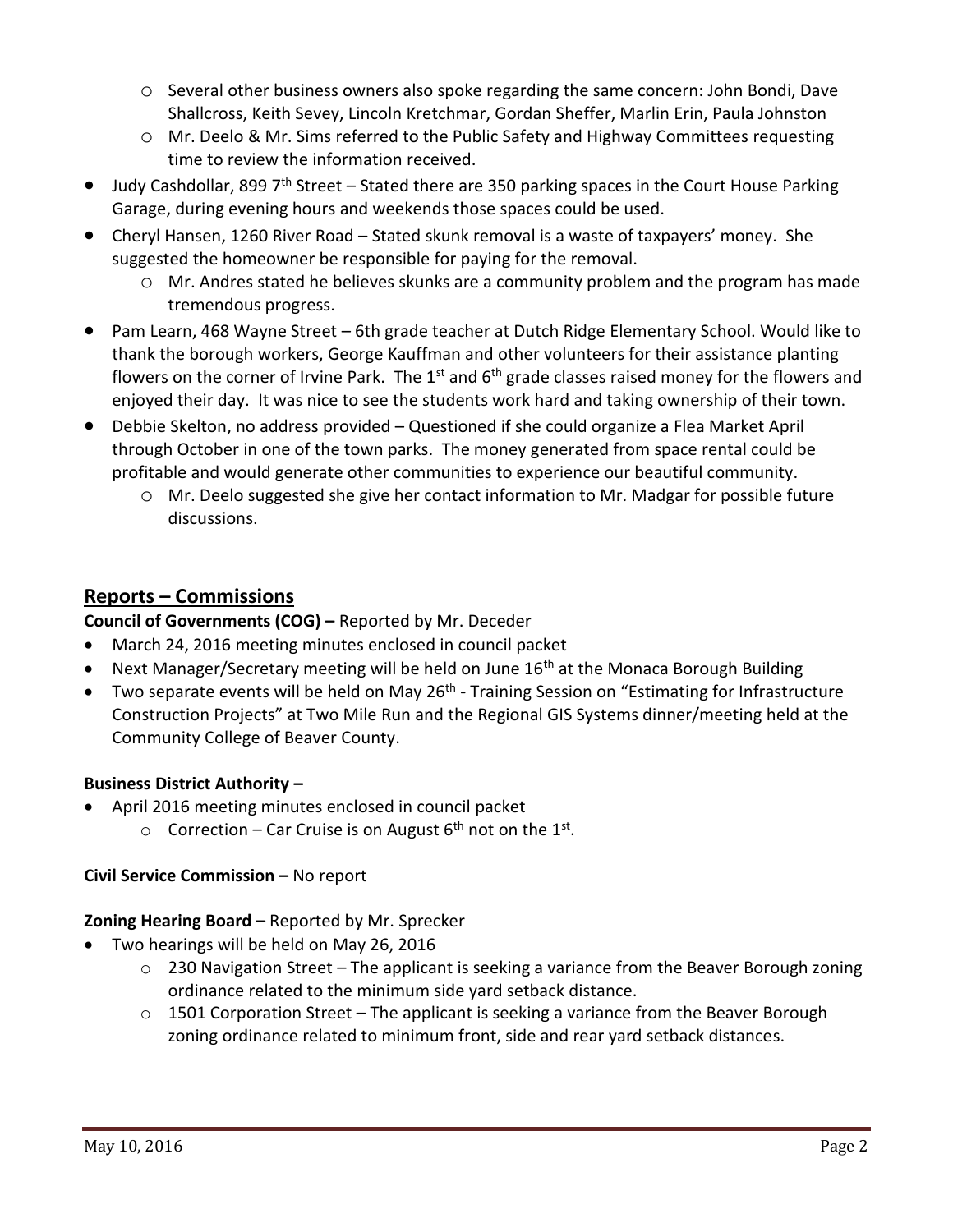### **Planning Commission –**

- March 20, 2016 meeting minutes and April 18, 2016 draft meeting minutes enclosed in council packet
	- $\circ$  Mr. Perini stated comment #4 of the March 20<sup>th</sup> minutes regarding zoning districts needs to be corrected. Requested Debbie Hindman notify the Planning Commission of the error.
- Legal Advisory from Solicitor Petrush regarding Necessity of Filing of Statement of Financial Interests enclosed in council packet

### **Tree Commission –**

March 28, 2016 meeting minutes enclosed in council packet

### **Code Enforcement Officer Report –** Reported by Mr. Sprecker

- April 2016 report enclosed in council packet
- Mr. Sprecker questioned if council had a chance to review the photos in last month's report showing sidewalks and shrubbery. Requesting the ordinance be changed to prohibit the size of shrubbery.
	- $\circ$  Mr. Petrush stated vegetation and sidewalk condition can be discussed under the nuisance ordinance. The General Government and/or Code Enforcement Committee can discuss the situations and make a recommendation to council.

#### **Historic Architectural Review Board (HARB) – Reported** by Mr. Copeland

- April 28, 2016 draft meeting minutes enclosed in council packet
- Regarding the survey consultant and money allocated for the Historical District Re-Survey Mr. Deelo requested Mr. Copeland work with Andy Kennedy for financial care and concern.

## **Council Committee Reports**

#### **Public Safety –** Reported by Mr. Snowden

- No meeting was held in April.
- Update of Shippingport community looking to outsource their police department
	- $\circ$  Have been notified Midland police department will be patrolling that community.

#### **Finance –** Reported by Mr. Perini

Reviewed the April 20, 2016 meeting minutes enclosed in council packet

#### **Highway –** Reported by Mr. McDermott

- Reviewed the April 28, 2016 meeting minutes enclosed in council packet
- Recommendation to council not to issue any additional permit parking

#### **General Government –** Reported by Mr. Andres

- Reviewed the April 2016 report enclosed in council packet
- **•** Requested the following to be added to the website: Public Hearing on May 24<sup>th</sup> @ 7:00PM regarding the review of a proposed Animal Ordinance.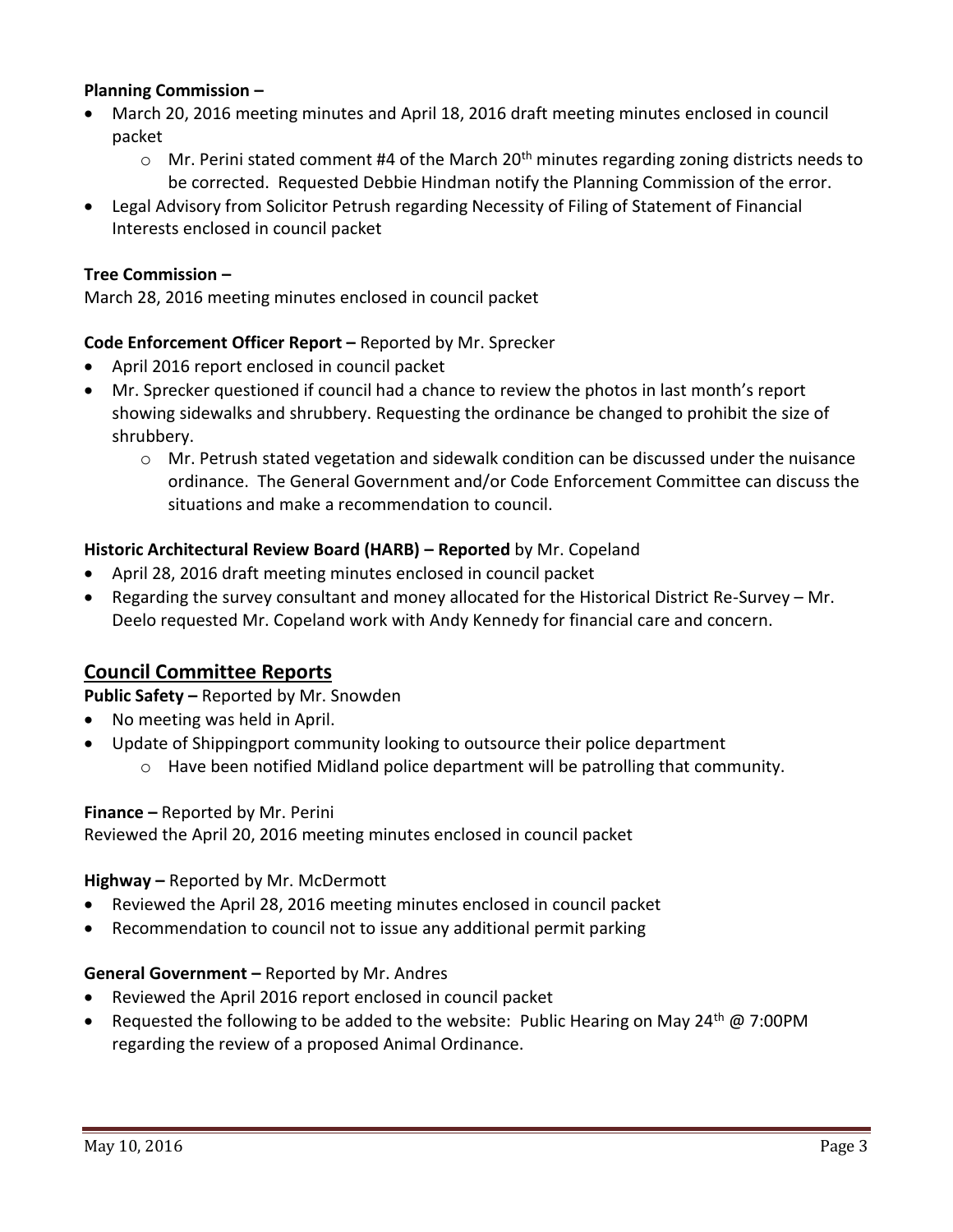### **Code Enforcement –** Reported by Mr. Sebastian

Reviewed the April 2016 meeting minutes enclosed in council packet

#### **Recreation –** Reported by Mr. Embaugh

Reviewed the May 3, 2016 meeting minutes enclosed in council packet

#### **Water & Sewer –** Reported by Mr. Sims

- Reviewed the April 20, 2016 meeting minutes enclosed in council packet
- Committee will be ready to make a recommendation to council soon regarding water meter replacement.

## **Reports**

### **Manager's Report –** Reported by Chief Madgar

- Reviewed the April 2016 report enclosed in council packet
- Police Department received an award from the Vietnam Veterans of America in appreciation of all the assistance during parades.

### **Director of Operations Report –** Reported by Mr. Copeland

- May 10, 2016 report enclosed in council packet
- Announced he will be retiring as of Friday, May 13, 2016.

### **President's Report –** No report

**Mayor Hamilton – No report** 

#### **Police Chief Madgar –**

Officer Degori received award for the most detailed case in what turned out to be a nationwide charity fraud investigation head quartered here in Beaver Borough.

**Fire Department –** Reported by Mr. Perini Reviewed the April 2016 report enclosed in council packet

#### **Emergency Management Coordinator – No report**

#### **Borough Engineer and Water/Sewer Engineer -**

April 2016 monthly reports enclosed in council packet

#### **Solicitor Petrush –**

Worked on the following:

- Zoning & Land Use Review of the Comprehensive Plan
- General Government Inquiry on the Ethics Act
- Municipal Grounds and Buildings Swimming Pool Refreshment Stand Operating Agreement
- Water & Sewer Operations New Agreement for Sewage Treatment